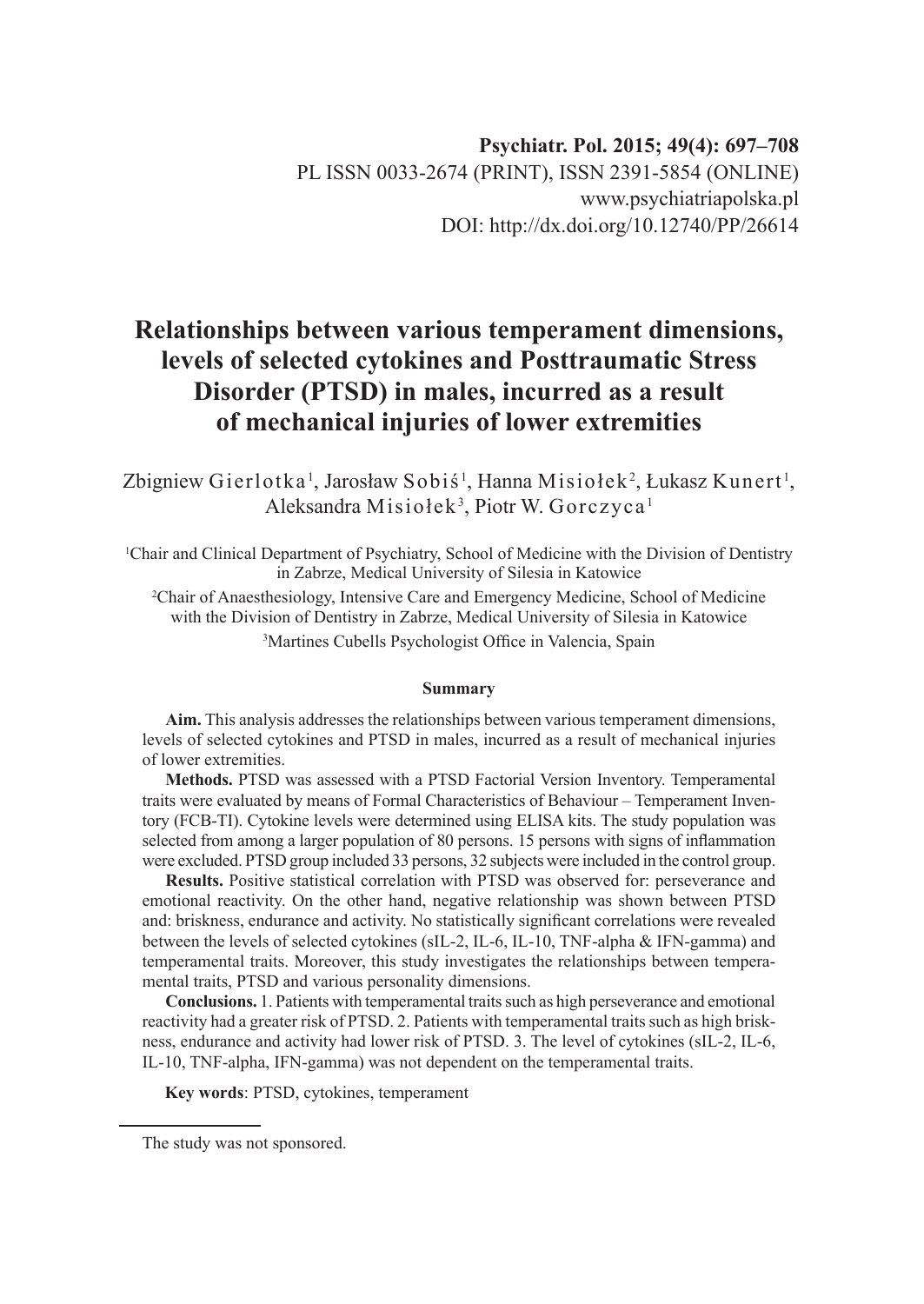#### **Introduction**

Theoretical basis for investigating relationships between temperamental traits and Posttraumatic Stress Disorder is the activation construct [1]. Increased activation level is one of the most characteristic aspects of Posttraumatic Stress Disorder (PTSD). The concept of activation is recalled by the authors of a Regulative Theory of Temperament (RTT) [2, 3], who define activation as one of the most essential biological constructs, which is fundamental for briskness, endurance (equivalent of the power of stimulation process) and activity. The following traits are considered potential predictors of PTSD: anxiety, introversion, neuroticism [4–7]. Strelau enumerates, in particular, the following temperamental traits related to individual stress resistance characteristics: introversion, extraversion, neuroticism, anxiety (as a temperamental trait), experience-seeking, and reactivity [8, 9]. Analysis of relationships between temperamental traits as defined in the Regulative Theory of Temperament, such as experience-seeking, impulsiveness and anxiety [3] showed high positive correlations between experience-seeking and activity – both traits exhibit common behavioural characteristics and physiological mechanisms. Positive correlations were observed between anxiety and emotional reactivity as well as perseverance, and between impulsiveness and activity, whereas negative correlations were shown for emotional reactivity. Highly reactive persons show high sensitivity to stimuli and low efficiency. Emotional reactivity was found to be positively correlated with neuroticism and anxiety [10–12]. What follows, highly reactive persons may be considered less resistant to stress. Activity was found to positively correlate with extraversion and sociability [10, 12] as well as experience-seeking, impulsiveness and general activity level [12]. Highly active persons will be therefore more resistant to stress.

Comparative analysis of temperamental traits and Three Superfactors (Psychoticism–Extraversion*–*Neuroticism – PEN) measured with EPQ-R showed high positive relationships between extraversion and activity, as well as positive relations between neuroticism and emotional reactivity, perseverance and endurance. Psychoticism was found to have a moderate correlation with sensory sensitivity. Highly psychotic persons show deficit in sensory sensitivity [2, 3, 12]. Relationships were found between temperamental traits assessed with Formal Characteristics of Behaviour – Temperament Inventory (FCB-TI) and Big Five Personality Factors measured with NEO-FFI. Extraversion showed high positive correlations with activity; neuroticism correlated with emotional reactivity, perseverance and endurance. Emotional reactivity correlated with openness to experience; briskness correlated with conscientiousness.

Analysis of relationships between temperamental traits under RTT and personality dimensions such as experience-seeking, impulsiveness, and anxiety showed the following results: anxiety (as a trait) correlated positively with emotional reactivity and perseverance; impulsiveness correlated positively with activity and briskness, and negatively with emotional reactivity [3].

Lauterbach and Vrana [13] studied relationships between neuroticism and PTSD symptoms intensity. Depression, aggressive hostility, shyness and anxiety were found to be of prognostic value for PTSD. Moreover, various relationships between the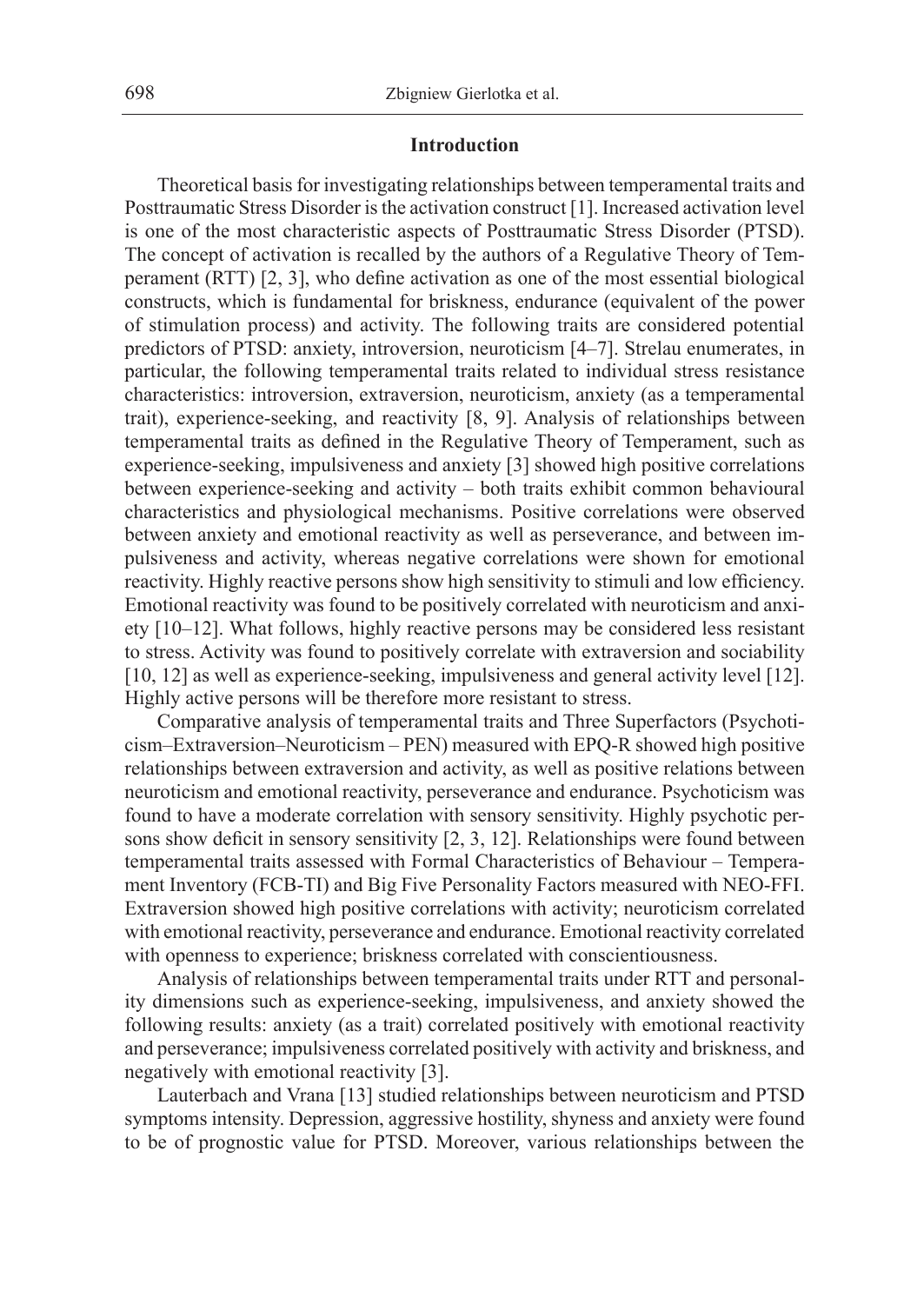symptoms of neuroticism and PTSD intensity were examined. The study results reveal that "oversensitivity", an aspect of neuroticism, can be prognostic of chronic PTSD. The study results show that increase in neuroticism level can indicate increased intensity of PTSD symptoms. Neuroticism can be a strong negative predictor for well-being [14]. In other studies [15] a positive correlation was found between neuroticism, introversion and PTSD. PTSD and extraversion were shown to be negatively correlated [13, 16].

According to Selye [17], "both, stimuli deprivation and excessive exposure to stimuli are accompanied by increased stress, at times leading to the state of distress". Other researchers also considered the intensity of demands as a stressor [18, 19]. There is a certain burden level, above which the predestine factors are irrelevant in PTSD occurrence [20].

Preliminary researches show that dysregulated cytokine system is observed for example in bipolar affective disorder [21] and depression [22, 23]. In PTSD increase of interleukin 6 (IL-6) level was observed in cerebrospinal fluid but not in serum [24]. In contrast, interferon gamma (IFN-γ) and interleukin 4 (IL-4) levels were significantly lower in patients with PTSD, compared to control group [25]. Interleukin-1 beta (IL-1β) level is higher in patients with PTSD [26].

## **Aim**

This study addresses relationships between various temperament dimensions, levels of selected cytokines and Posttraumatic Stress Disorder (PTSD) in males, incurred as a result of mechanical injuries of lower extremities. The following cytokines were taken into consideration: sIL-2, IL-6, TNF-α, IFN-γ, and IL-10.

The following dimensions of temperamental traits were subject to analysis: briskness, perseverance, sensory sensitivity, activity, emotional reactivity, and endurance.

#### **Material and Method**

#### Course of the study and research tools

The study included male subjects who sustained injuries of lower extremities and were hospitalised at the Upper Silesian Rehabilitation Centre "Repty" in Tarnowskie Góry. The study was performed during their stay at this centre. Assessment of somatic condition of each patient was based on hospital records. No additional tests were performed, apart from taking a single 10 cm3 blood sample (into 4 test tubes) at 7:30 a.m. from each patient to do the following tests: complete blood count, blood film, CRP and ESR. The remaining blood specimens were centrifuged; blood serum was put to 5 Eppendorf test tubes, 1 ml each. The tubes were immediately frozen down to – 40°C. The total biological material was used up in determining the levels of selected cytokines with ELISA kits.

Mental assessment was completed using:

- 1. PTSD Factorial Version Inventory [1, 27];
- 2. Formal Characteristics of Behaviour Temperament Inventory (FCB-TI) [2, 3].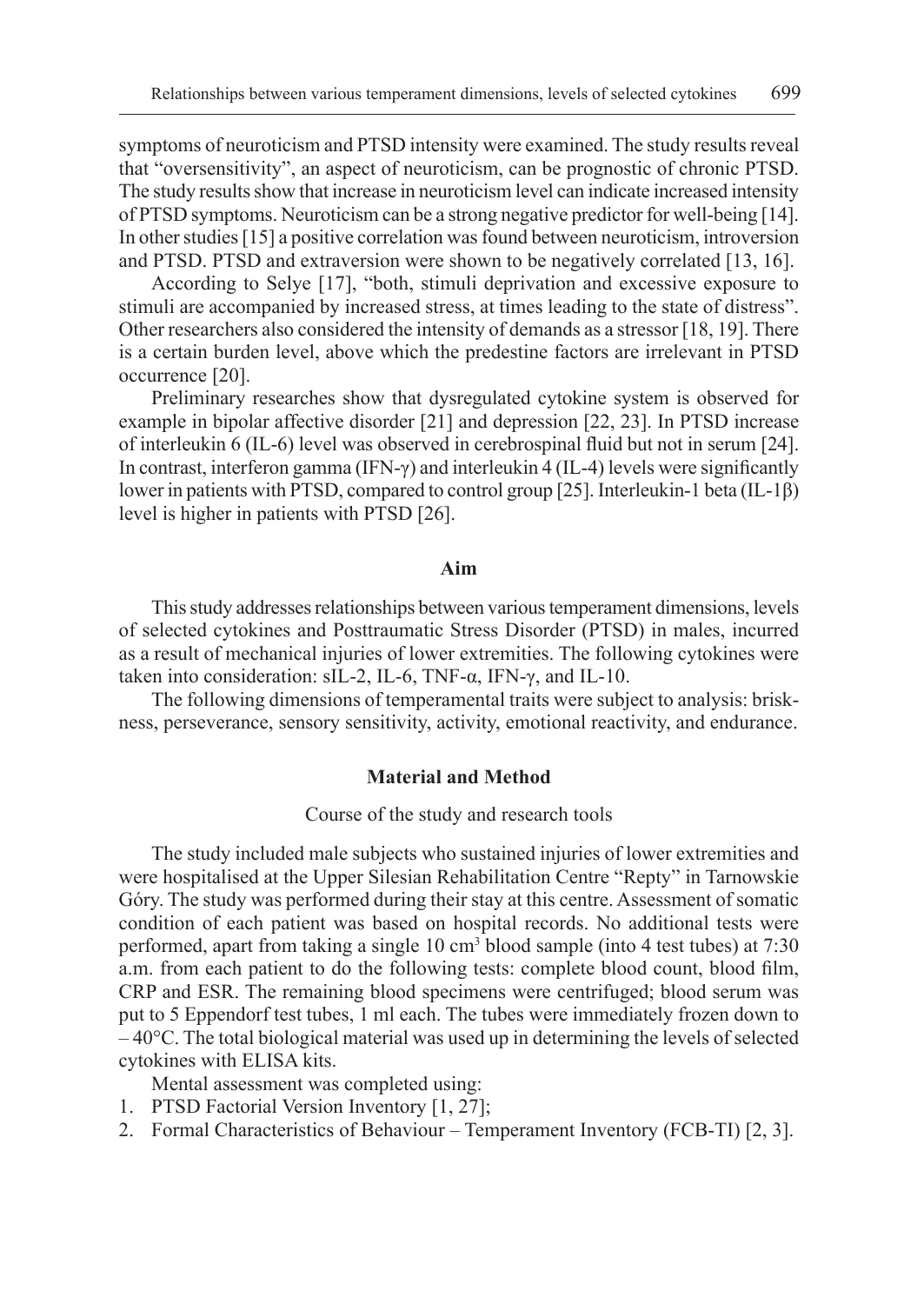Cytokine concentrations were determined at the Department of General Biology of Medical University of Silesia in Zabrze, using ELISA (Enzyme-Linked Immunoadsorbent Assay) kit. The following variables were also investigated: education, age, trauma intensity, time lapse from the traumatic event, and blood biochemical parameters – Erythrocyte Sedimentation Rate (ESR), C-Reactive Protein (CRP), and white blood cells count. The study included 65 subjects who sustained mechanical injury of lower extremities. Subjects were divided into two groups: control group and study group. The study population was selected from among a larger population of 80 persons. The study group was diagnosed for PTSD with PTSD Inventory. Study group included persons who met PTSD criteria. Persons who failed to meet PTSD criteria were qualified as controls. 15 persons were excluded due to elevated white blood cells count and CRP level.

## Study group

## *Inclusion criteria*

- 1. Males who sustained injuries of lower extremities 3 months before they were admitted to the Upper Silesian Rehabilitation Centre "Repty". Within this period, they received no medications, and the injury-related wounds were completely healed. Apart from the lower extremity injuries, they suffered from no other disease. No inflammation symptoms were diagnosed.
- 2. Study group included only those patients whose erythrocyte sedimentation rate (ESR) was between 1 and 10 mm, CRP level between 1 and 5 mg/l (norm up to 5), white blood cells count (WBC) between 4,000 and  $10,000 \times 10^9/1$ .
- 3. Informed consent to participate in the study was obtained from all participants.
- 4. Occurrence of symptoms of PTSD.

### *Exclusion criteria*

- 1. Patients whose health condition could deteriorate as a result of the study; patients whose condition could falsify study results or the nature of the study.
- 2. Patients with a history of or currently undergoing psychiatric treatment.
- 3. Surgery, apart from surgery of the injured extremities.
- 4. Patients whose ESR was higher than 10 mm; CRP level higher than 6, WBC higher than  $10,000 \times 10^9/1$ , which may be an expression of inflammatory process and falsify the results.

## Control group (non-PTSD)

Control group included 32 persons who sustained mechanical injuries of extremities, with no PTSD symptoms. No inflammation symptoms were diagnosed.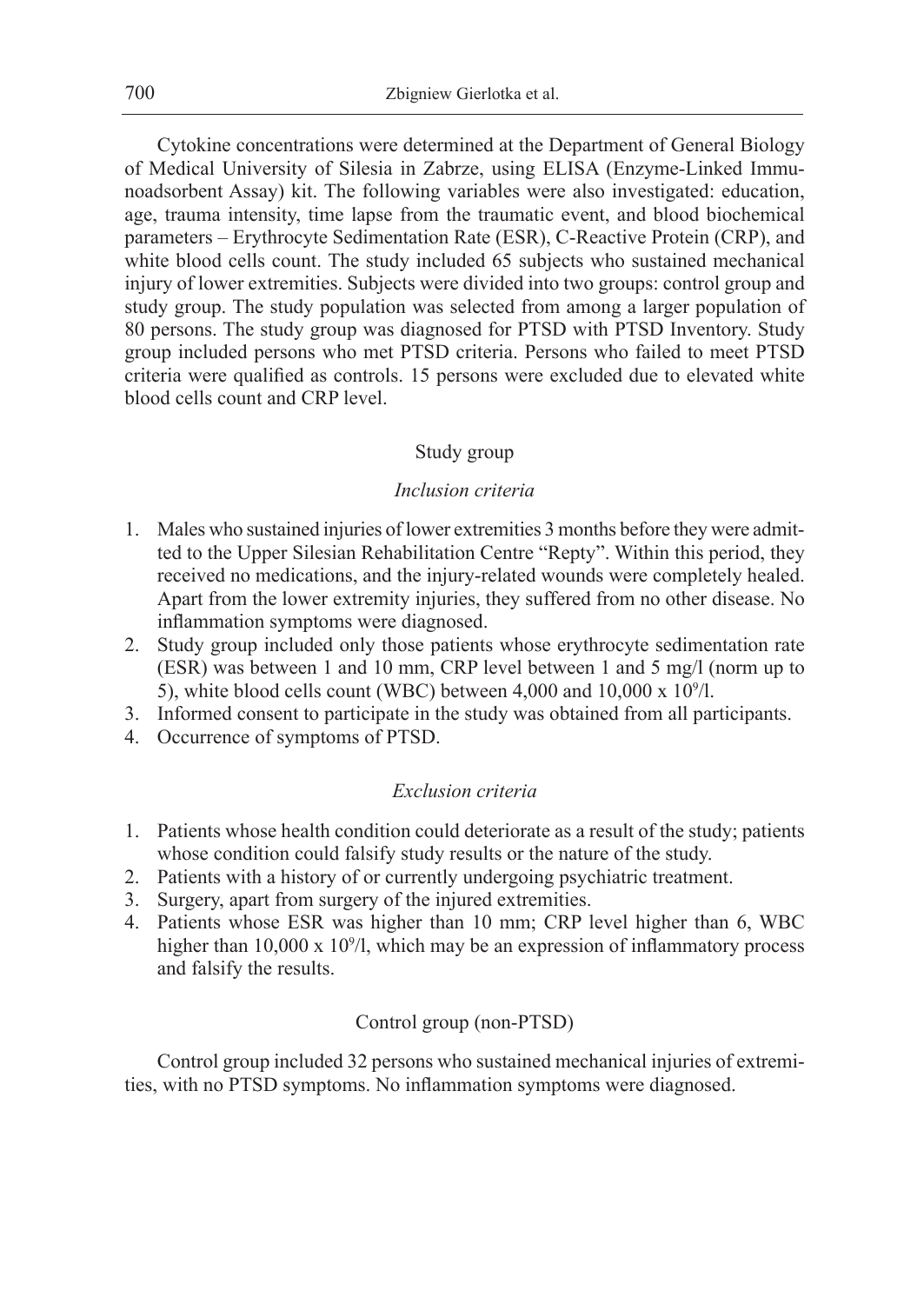#### Statistical analysis

Statistica software for Windows and Excel sheets were used for statistical analysis. Correlations between variables were verified using Student's t-test, Pearson's regression and correlations analysis, Mann-Whitney U test, box plots for groups and Spearman's rank correlation.

Study group and control group were investigated for compliance of age, education, and type of injury. No significant differences were identified between the groups. Mean age of the study group was 37.7 years, and 34.9 years for the control group.

PTSD group members (33 subjects) sustained the following injuries: traumatic amputation of extremities (5 persons), open fracture (3 persons), extremity fracture (21 persons), extensive soft tissue injury (1 person), ligament injury (3 persons). Non-PTSD group members (32 subjects ) sustained the following injuries: traumatic amputation of extremities (5 persons), open fracture (4 persons), extremity fracture (16 persons), extensive soft tissue injury (2 person), ligament injury (5 persons). Statistical analysis was based on Pearson's Chi-square test. Significance level was  $p = 0.80215$ .

In terms of education, study group included 2 persons with primary education (control: 0); 17 persons with vocational education (control: 11); 10 persons with secondary education (control: 15); and 4 persons with university education (control: 6). Statistical analysis was based on Pearson's Chi-square test. Significance level was p  $= 0.80215$ . No statistically significant relationship between study group and control group was observed.

In terms of time lapse since the sustained injury, Student's t-test was used to compare both groups. Mean value for study group was 9.66 month from the injury, and 8.03 for control group. 8.03. Value  $t = -1.467$ ;  $p = 0.147$ . Next, the analysis investigated statistically significant differences between groups in terms of the study variables by means of Mann-Whitney U test.

Statistical differences between groups in terms of temperamental variables were found to be significant for the following temperamental traits: briskness, perseverance, emotional reactivity, endurance, and activity (Table 1).

| Variables                   | p level | N significant control group | N significant study group |
|-----------------------------|---------|-----------------------------|---------------------------|
| <b>Briskness</b>            | 0.0033  | 29                          | 32                        |
| Perseverance                | 0.0030  | 29                          | 32                        |
| Sensory sensitivity         | 0.3042  | 29                          | 32                        |
| <b>Emotional reactivity</b> | 0.0085  | 29                          | 32                        |
| Activity                    | 0.0286  | 29                          | 32                        |

Table 1. **Relationships between groups in terms of temperamental variables (control group vs. study group)**

It is also confirmed in graphical interpretation (box plot) presented below.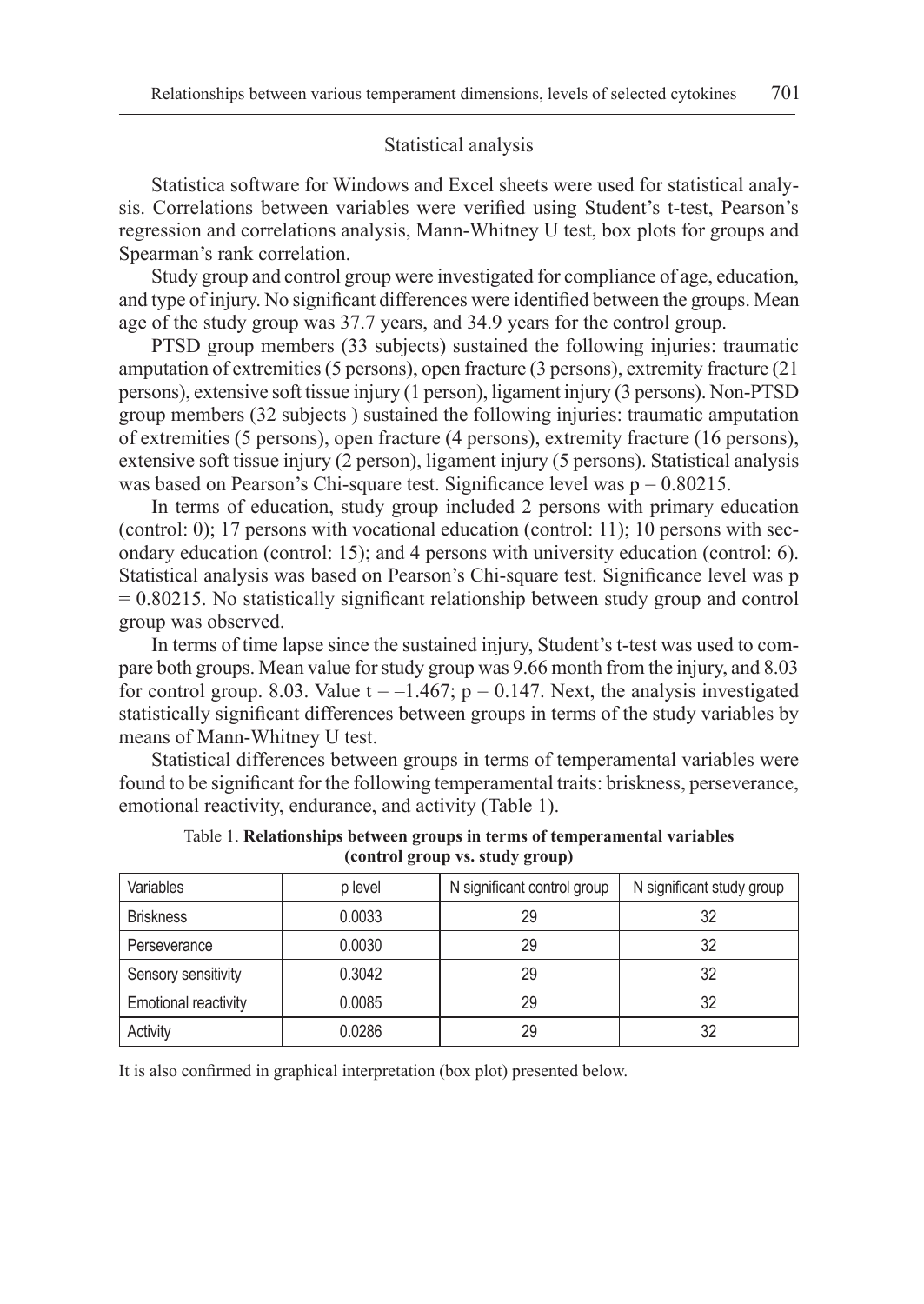





Figure 2. **Box plot for groups – variable: perseverance (PER)**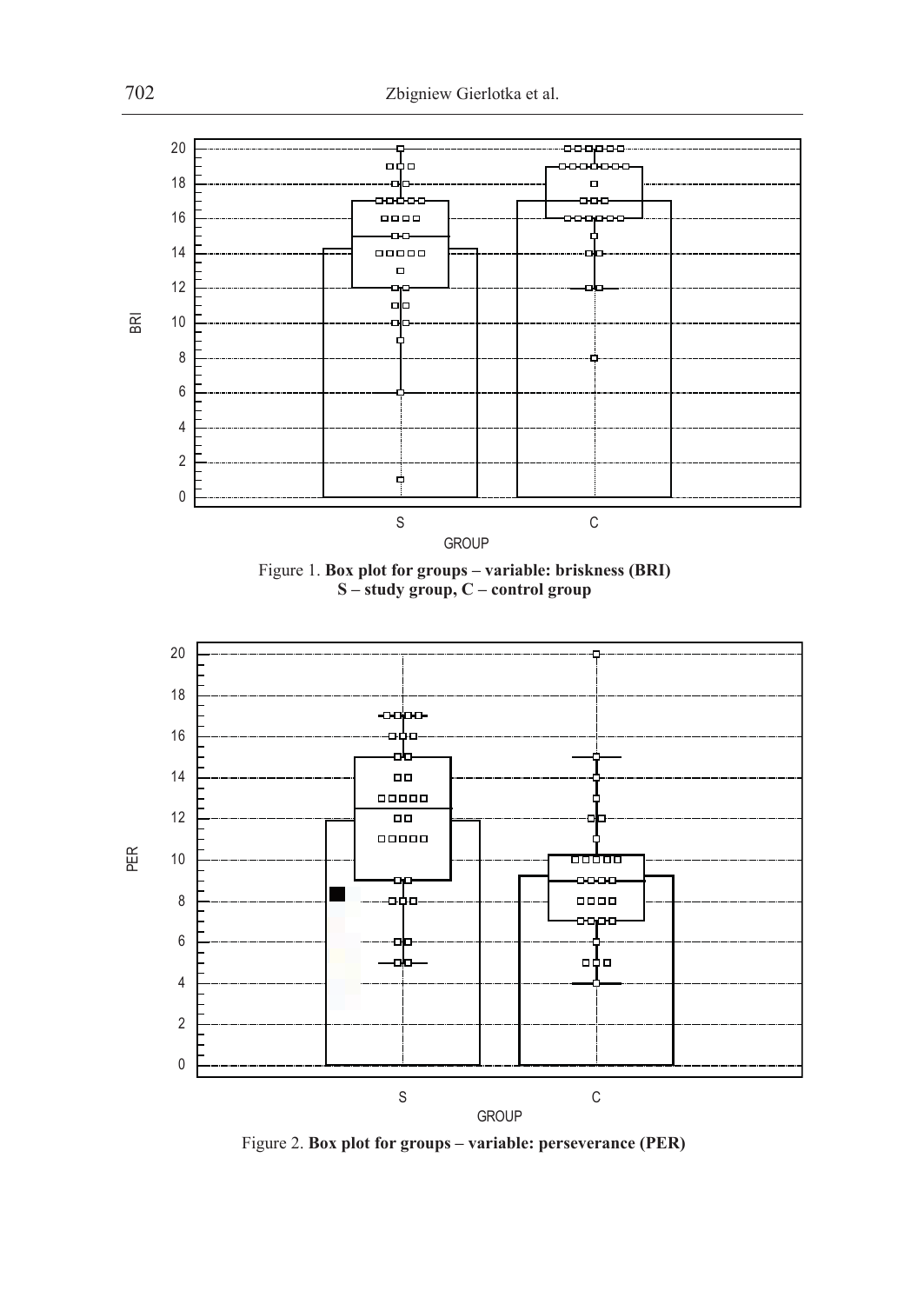

Figure 3. **Box plot for groups – variable: emotional reactivity (EMR)**

Correlations between PTSD and temperamental traits

The statistical analysis looks at the relationships between temperamental traits and PTSD by means of Spearman's rank correlation and Pearson's correlations. Results of statistical analysis are presented in Table 2 and 3.

| Variables                     | R Spearman |        |  |
|-------------------------------|------------|--------|--|
| Briskness vs. PTSD            | $-0.4744$  | 0.0001 |  |
| Perseverance vs. PTSD         | 0.5048     | 0.0000 |  |
| Sensory sensitivity vs. PTSD  | $-0.1643$  | 0.2057 |  |
| Emotional reactivity vs. PTSD | 0.5266     | 0.0000 |  |
| Endurance vs. PTSD            | $-0.4360$  | 0.0004 |  |
| Activity vs. PTSD             | $-0.4243$  | 0.0007 |  |

Table 2. **Analysis of Spearman's rank correlation between temperamental trait** and PTSD (linear model – all;  $N = 61$ )

| Table 3. Pearson's regression and correlation analysis (linear model – all; $N = 61$ ) |  |  |  |  |  |  |
|----------------------------------------------------------------------------------------|--|--|--|--|--|--|
|----------------------------------------------------------------------------------------|--|--|--|--|--|--|

| Variables             | r(X, Y)   |        |  |
|-----------------------|-----------|--------|--|
| Briskness vs. PTSD    | $-0.3973$ | 0.0015 |  |
| Perseverance vs. PTSD | 0.4555    | 0.0002 |  |

*table continued on the next page*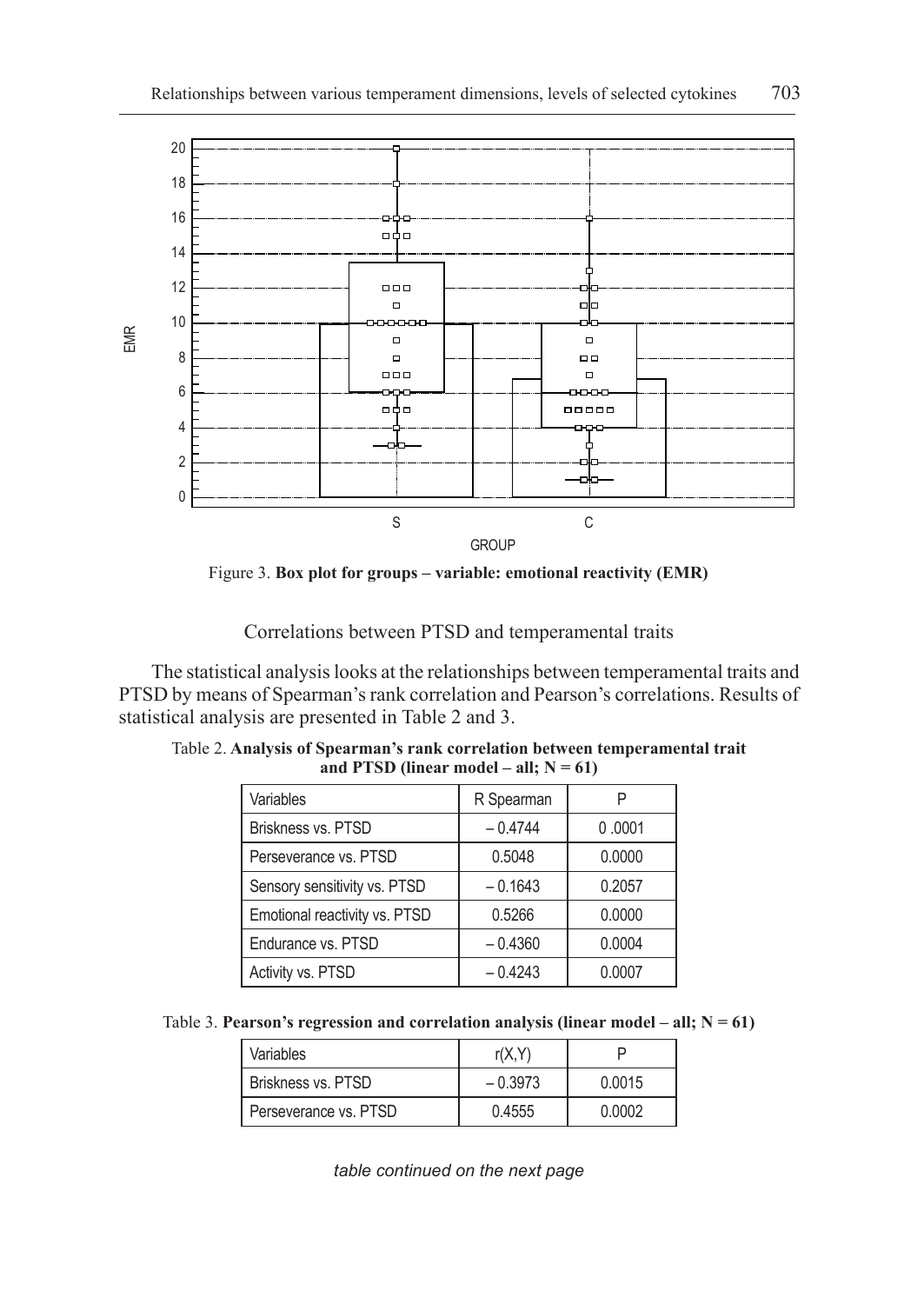| Sensory sensitivity vs. PTSD  | 0.1337    | 0.3042 |
|-------------------------------|-----------|--------|
| Emotional reactivity vs. PTSD | 0.5262    | 0.0000 |
| Endurance vs. PTSD            | $-0.3647$ | 0.0039 |
| Activity vs. PTSD             | $-0.4547$ | 0.0002 |







Figure 5. **Box plot for groups – variable: activity (ACT)**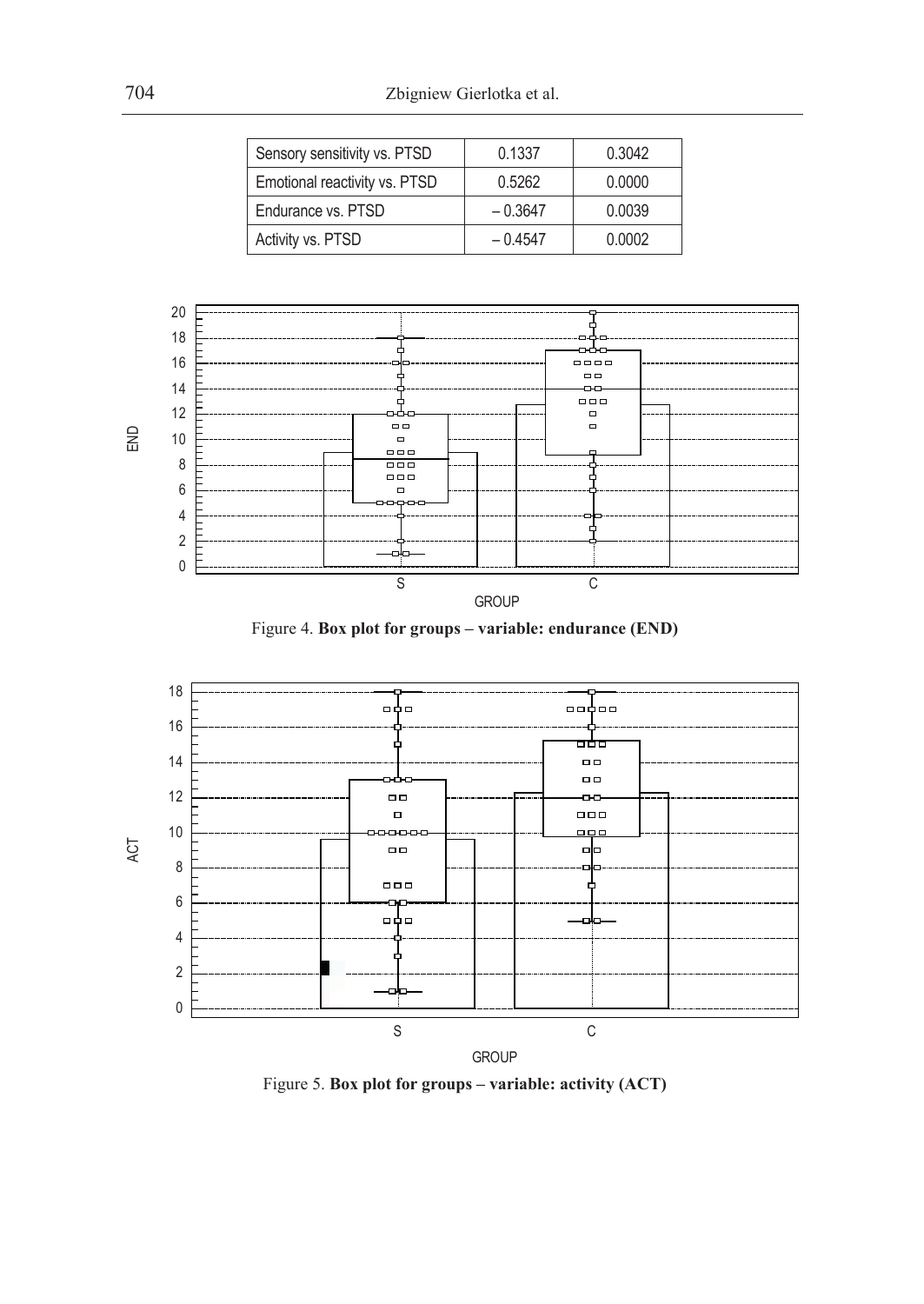The statistical data, except for sensory sensitivity, indicate statistically significant correlations between PTSD and temperamental traits. Negative correlations were found between PTSD and briskness, endurance and activity; positive correlations were observed between perseverance and emotional reactivity.

Relationships between temperamental traits and levels of selected cytokines

Statistical analysis by means of Spearman's rank correlation and Pearson's correlations. No statistically significant correlations were revealed between the levels of selected cytokines (sIL-2, TNF-α, IL-6, IL-10, IFN – γ) and temperamental traits.

#### **Discussion**

This study addresses the relationships between temperamental traits (briskness, perseverance, sensory sensitivity, emotional reactivity, endurance, and activity), PTSD and levels of selected cytokines. Statistical analysis revealed statistically significant correlations between temperamental traits and PTSD, except for sensory sensitivity. Negative correlation was shown between PTSD and endurance and briskness; positive correlation was found between PTSD and emotional reactivity and perseverance. No statistically significant correlations were observed between temperamental traits and the levels of selected cytokines, such as: sIL-2, IL-10, IL-6,, TNF-α, IFN-γ.

According to Strelau, studies on the significance of temperament [3] suggest that the function of temperament depends on whether specific conditions allow for effective regulation of stimulation. If an individual is able to effectively regulate stimulation, he/ she can select situation and forms of action in accordance with individual temperamental characteristics. It means that people adapt external conditions to stimulation and select forms of action that reflect individual temperamental capabilities. Whenever an individual is forced to adapt to external conditions that are conflicting with the individual temperamental traits, there is no possibility for effective regulation of stimulation, which induces the so-called temperamental risk factor [22]. Ineffective regulation of stimulation is associated with low resistance to stress. Stimulating conditions which are conflicting with the temperamental traits lead to reduced efficiency of actions and negative emotions.

Long-term maladjustment is associated with the risk of development of pathological forms of behaviour. Such situation may result from chronic stress. Temperamental traits have their own specific physiological and biochemical mechanisms (or at least markers) [9]. A specific combination of temperamental traits constitutes a temperamental risk factor for PTSD.

The table below (Table 4) presents relationships (correlations) between temperamental traits and PTSD, as well as the relationships between various personality dimensions and the associated correlations between temperamental traits in the study group.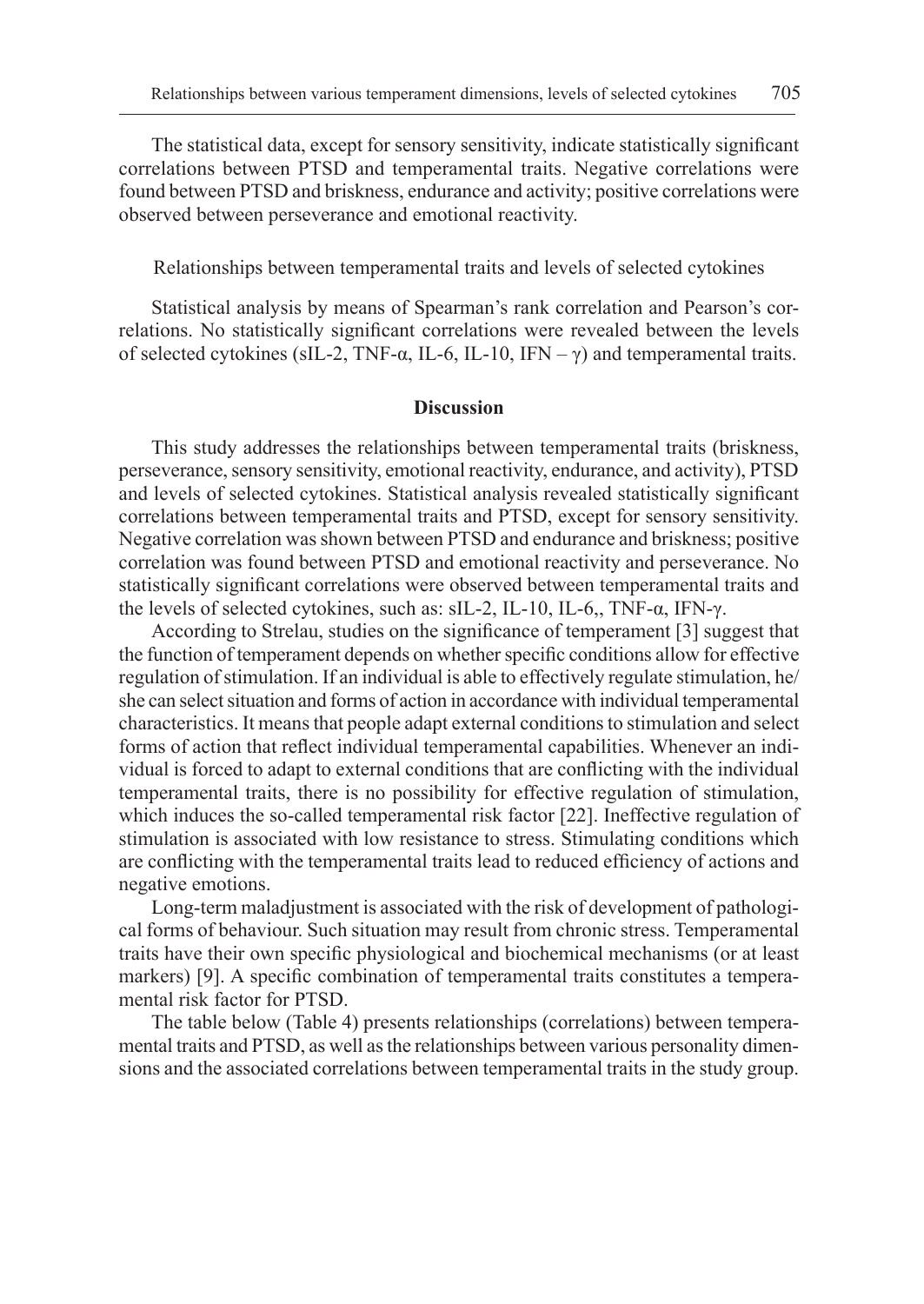| Temperamental traits        | <b>PTSD</b>     | Personality dimensions | Correlations<br>with temperament |
|-----------------------------|-----------------|------------------------|----------------------------------|
|                             |                 | extraversion           | ÷                                |
|                             |                 | impulsiveness          | ÷                                |
|                             |                 | experience-seeking     | ÷                                |
| Activity                    | $R = -0.4243*$  | neuroticism            | ÷                                |
| <b>Emotional Reactivity</b> | $R = 0.5266***$ | anxiety (trait)        | ÷                                |
| Perseverance                | $R = 0.548$ *** | impulsiveness          |                                  |
| Endurance                   | $R = 0.548*$    | neuroticism            |                                  |
| <b>Briskness</b>            | $R = -0.4744**$ | anxiety (trait)        |                                  |
|                             |                 | neuroticism            |                                  |
|                             |                 | impulsiveness          | ÷                                |
|                             |                 | conscientiousness      | ÷                                |

Table 4. **Relationships (correlations) between temperamental traits, personality dimensions and PTSD**

Note. "+" means positive correlations; "-" means negative correlations. R - Spearman's rank correlation factor.

\* p < 0.001; \*\* p < 0.0001; \*\*\* p < 0.0000

### **Conclusions**

- 1. Patients with temperamental traits such as perseverance and emotional reactivity had a greater risk of PTSD.
- 2. Patients with temperamental traits such as briskness, endurance and activity had lower risk of PTSD.
- 3. The level of cytokines (sIL-2, IL-6, IL-10, TNF-α, IFN-γ) is not dependent on the temperamental traits.

## **References**

- 1. Zawadzki B, Strelau J, Oniszczenko W, Sobolewski A, Bieniek A. *Diagnoza zespołu stresu pourazowego: charakterystyka psychometryczna wersji czynnikowej i wersji klinicznej kwestionariusza PTSD*. In: Strelau J. ed. *Osobowość a ekstremalny stres.* Gdansk: Gdansk Psychology Publisher; 2004 p. 220–237.
- 2. Strelau J, Zawadzki B. *The formal characteristics of behavior-temperament inventory (FCB-TI): Theoretical assumptions and scale construction*. Eur. J. Pers. 1993; 7: 313–336.
- 3. Zawadzki B, Strelau J. *Formalna Charakterystyka Zachowania Kwestionariusz Temperamentu (FCZ-KT). Podręcznik dla potrzeb Pracowni Psychologicznych prowadzących badania kierowców*. Warsaw: Motor Transport Institute; 1994.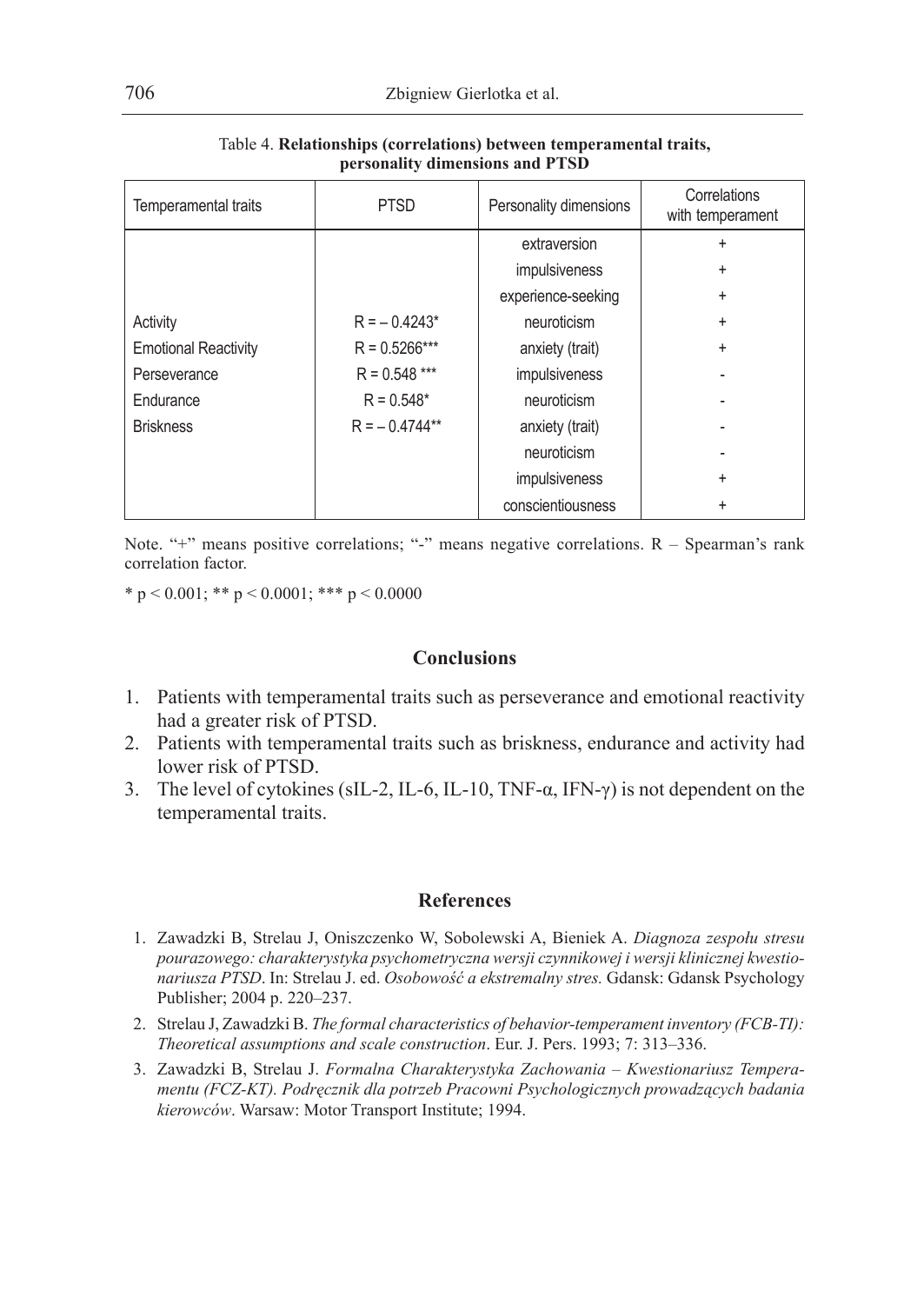- 4. Davidson J, Kudler H, Smith R. *Personality in chronic post-traumatic stress disorder: A study of the Eysenck Inventory*. J. Anxiety Disord. 1987; 1: 295–300.
- 5. Lee KA, Vaillant GE, Torrey WC, Elder GH. *A 50-year prospective study of the psychological suquelae of World War II combat*. Am. J. Psychiatry 1995; 152: 516–522.
- 6. McFarlane AC. *The etiology of posttraumatic morbidity: Predisposing, precipitating and perpetuating factors.* Br. J. Psychiatry 1989; 154: 221–223.
- 7. McFarlane AC. *Avoidance and intrusion in posttraumatic stress disorder*. J. Nerv. Ment. Dis. 1992; 180: 439–445.
- 8. Strelau J. *Temperament: A psychological perspective*. New York: Plenum Press; 1998.
- 9. Strelau J. *Individual differences in temperament: An international perspective*. In: Adair JG, Belanger D, Dion KL. ed. *Advances in psychological science: Social, personal and cultural aspects*. East Sussex: Psychology Pres; 1998. p. 33–50.
- 10. Strelau. J. *Temperament, osobowość, działanie*. Warsaw: Polish Scientific Publishers PWN; 1985.
- 11. Strelau J. *Stability does not mean stability*. In: Kohnstamm GA. ed. *Temperament discussed: temperament and development in infancy and childhood*. Lisse: Swets & Zeitlinger; 1986. p. 59–62.
- 12. Strelau J. *Badania nad temperamentem. Teoria, diagnoza, zastosowania*. Wroclaw: Ossolineum Publishing House; 1992.
- 13. Lauterbach D, Vrana S. *The relationship among personality variables, exposure to traumatic events, and severity of posttraumatic stress symptoms*. J. Trauma. Stress 2001; 14(1): 29–45.
- 14. Klonowicz T, Cieślak R. *Neurotyczność i radzenie sobie ze stresem w sytuacji zagrożenia*. In: Strelau J. ed. *Osobowość a ekstremalny stres*. Gdansk: Gdansk Psychology Publisher; 2004.
- 15. Holeva V, Tarrier N. *Personality and peritraumatic dissociation in the prediction of PTSD in victims of road traffic accidents*. J. Psychosom. Res. 2001; 51: 687–689.
- 16. McFarlane AC. *The aetiology of post-traumatic stress disorders following a natural disaster*. Br. J. Psychiatry 1988; 152: 116–121.
- 17. Selye H. *Stress without distress*. New York: New American Library; 1975.
- 18. Lundberg U. *Psychophysiological aspects of performance and adjustment to stress*. In: Krohne HW, Laux L. ed. *Achievement, stress, and anxiety*. Washington: Hemisfere; 1982; p. 75–91.
- 19. Strelau J. *Psychologia temperamentu*. Warsaw: Polish Scientific Publishers PWN; 2001
- 20. Dawison JTT, Fairbank JA. (1993b). *The epidemiology of Posttraumatic Stress Disorder*. In: Davidson JRT, Foa EB. ed. *Posttraumatic Stress Disorder, DSM-IV and beyond*. Washington, DC: American Psychiatric Press Inc.; 1993 p. 147–169.
- 21. Remlinger-Molenda A, Wójciak P, Michalak M, Rybakowski J. *Ocena aktywności wybranych cytokin w epizodzie maniakalnym i depresyjnym choroby afektywnej dwubiegunowej*. Psychiatr. Pol. 2012; 46(4): 599–611.
- 22. Seidel A, Arolt V, Hunstiger M, Rink L, Behnisch A, Kirchner H. *Cytokine production and serum proteins in depression*. Scand. J. Immunol. 1995; 41(6): 534–538.
- 23. Dubas-Ślemp H, Marmurowska-Michałowska H, Szuster-Ciesielska A, Kamińska T, Kandefer- -Szerszeń M. *Rola cytokin w depresji*. Psychiatr. Pol. 2003; 37(5): 787–798.
- 24. Maes M, Lin A, Delmeire L, Gastel A, Kenis G, Jongh R. et al. *Elevated serum interleukin-6 (IL-6) and IL-6 receptor concentration in posttraumatic stress disorder following accidental man-made traumatic events*. Biol. Psychiatry 1999; 45(7): 833–839.
- 25. Kawamura N, Kim Y, Asukai N. *Suppression of cellular immunity in men with a past history of posttraumatic stress disorde*r. Am. J. Psychiatry 2001; 158(3): 484–486.